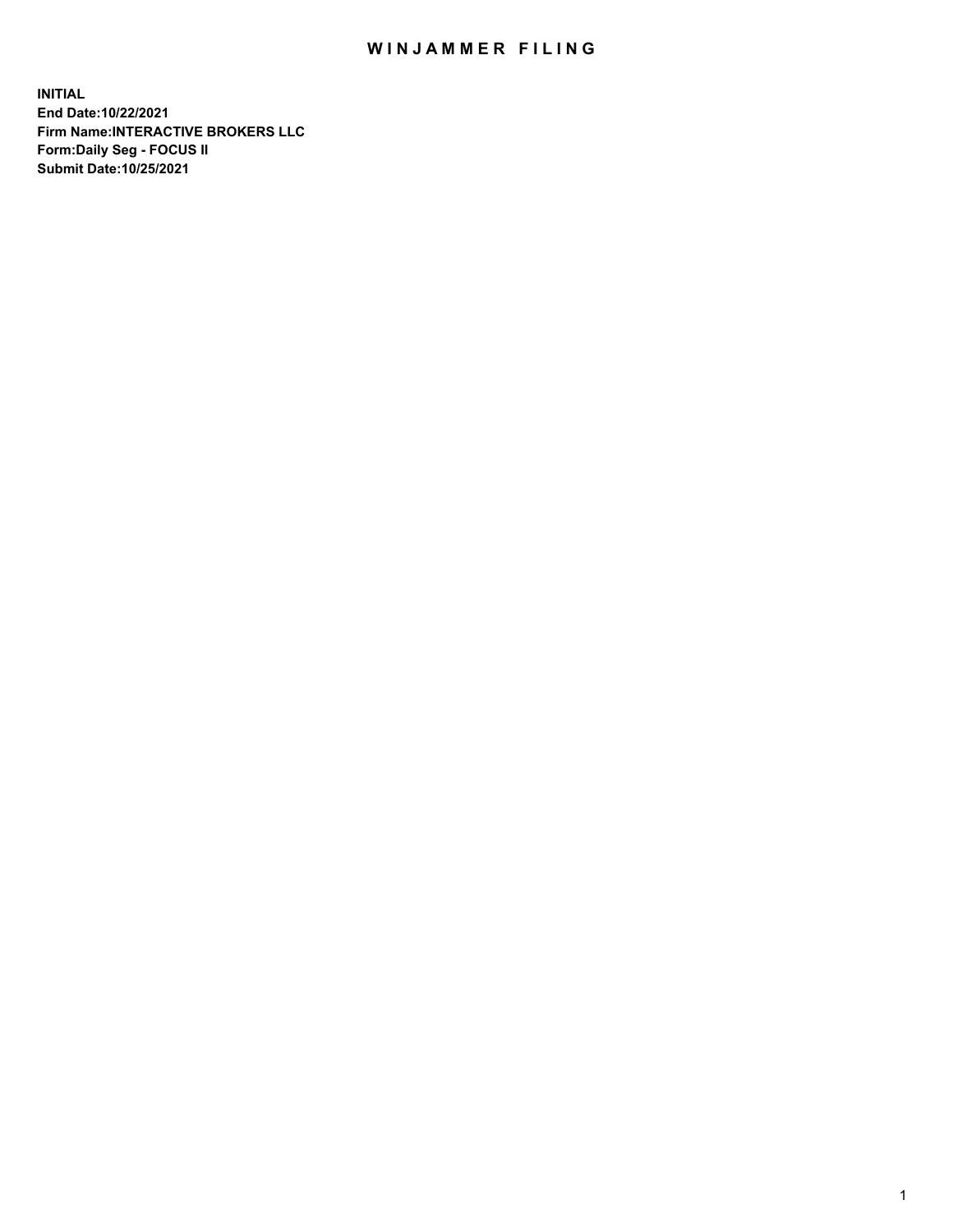**INITIAL End Date:10/22/2021 Firm Name:INTERACTIVE BROKERS LLC Form:Daily Seg - FOCUS II Submit Date:10/25/2021 Daily Segregation - Cover Page**

| Name of Company                                                                                                                                                                                                                                                                                                                | <b>INTERACTIVE BROKERS LLC</b>                                                                           |
|--------------------------------------------------------------------------------------------------------------------------------------------------------------------------------------------------------------------------------------------------------------------------------------------------------------------------------|----------------------------------------------------------------------------------------------------------|
| <b>Contact Name</b>                                                                                                                                                                                                                                                                                                            | James Menicucci                                                                                          |
| <b>Contact Phone Number</b>                                                                                                                                                                                                                                                                                                    | 203-618-8085                                                                                             |
| <b>Contact Email Address</b>                                                                                                                                                                                                                                                                                                   | jmenicucci@interactivebrokers.c<br>om                                                                    |
| FCM's Customer Segregated Funds Residual Interest Target (choose one):<br>a. Minimum dollar amount: ; or<br>b. Minimum percentage of customer segregated funds required:%; or<br>c. Dollar amount range between: and; or<br>d. Percentage range of customer segregated funds required between:% and%.                          | <u>0</u><br>$\overline{\mathbf{0}}$<br>155,000,000 245,000,000<br>0 <sub>0</sub>                         |
| FCM's Customer Secured Amount Funds Residual Interest Target (choose one):<br>a. Minimum dollar amount: ; or<br>b. Minimum percentage of customer secured funds required:%; or<br>c. Dollar amount range between: and; or<br>d. Percentage range of customer secured funds required between:% and%.                            | <u>0</u><br>$\overline{\mathbf{0}}$<br>80,000,000 120,000,000<br><u>00</u>                               |
| FCM's Cleared Swaps Customer Collateral Residual Interest Target (choose one):<br>a. Minimum dollar amount: ; or<br>b. Minimum percentage of cleared swaps customer collateral required:% ; or<br>c. Dollar amount range between: and; or<br>d. Percentage range of cleared swaps customer collateral required between:% and%. | $\overline{\mathbf{0}}$<br>$\underline{\mathbf{0}}$<br>$\underline{0}$ $\underline{0}$<br>0 <sub>0</sub> |

Attach supporting documents CH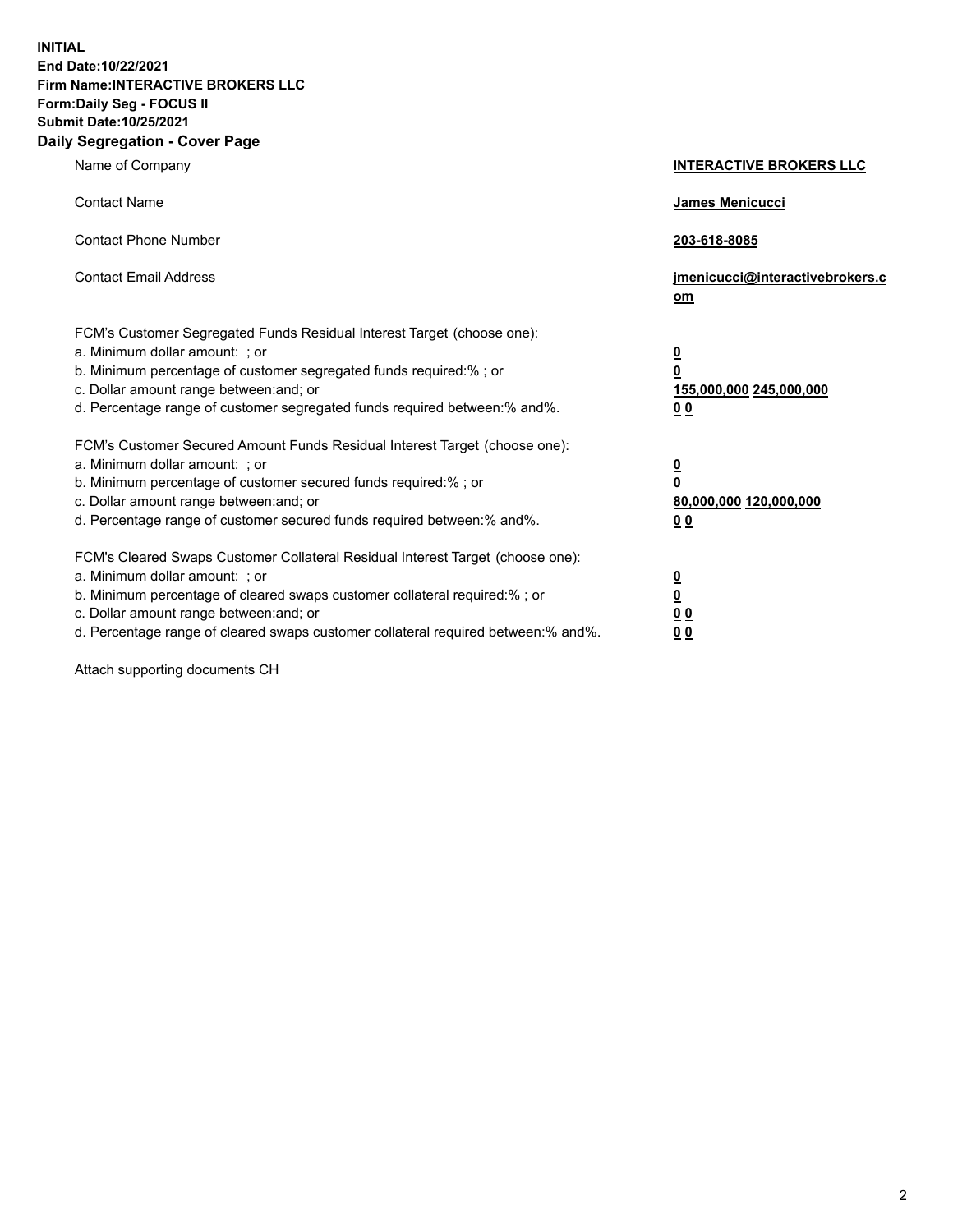## **INITIAL End Date:10/22/2021 Firm Name:INTERACTIVE BROKERS LLC Form:Daily Seg - FOCUS II Submit Date:10/25/2021 Daily Segregation - Secured Amounts**

| Foreign Futures and Foreign Options Secured Amounts                                       |                                                                                                                                                                                                                                                                                                                                                                                                                                                                                                                                                                                                                                                                                                                                                                                                                                                                                                                                                                                                                                                                                                                                                                                                                                                                                                                                                                                                                                                                                                                                                                                                                                                                                                                                                                        |
|-------------------------------------------------------------------------------------------|------------------------------------------------------------------------------------------------------------------------------------------------------------------------------------------------------------------------------------------------------------------------------------------------------------------------------------------------------------------------------------------------------------------------------------------------------------------------------------------------------------------------------------------------------------------------------------------------------------------------------------------------------------------------------------------------------------------------------------------------------------------------------------------------------------------------------------------------------------------------------------------------------------------------------------------------------------------------------------------------------------------------------------------------------------------------------------------------------------------------------------------------------------------------------------------------------------------------------------------------------------------------------------------------------------------------------------------------------------------------------------------------------------------------------------------------------------------------------------------------------------------------------------------------------------------------------------------------------------------------------------------------------------------------------------------------------------------------------------------------------------------------|
| Amount required to be set aside pursuant to law, rule or regulation of a foreign          | $0$ [7305]                                                                                                                                                                                                                                                                                                                                                                                                                                                                                                                                                                                                                                                                                                                                                                                                                                                                                                                                                                                                                                                                                                                                                                                                                                                                                                                                                                                                                                                                                                                                                                                                                                                                                                                                                             |
| government or a rule of a self-regulatory organization authorized thereunder              |                                                                                                                                                                                                                                                                                                                                                                                                                                                                                                                                                                                                                                                                                                                                                                                                                                                                                                                                                                                                                                                                                                                                                                                                                                                                                                                                                                                                                                                                                                                                                                                                                                                                                                                                                                        |
| Net ledger balance - Foreign Futures and Foreign Option Trading - All Customers           |                                                                                                                                                                                                                                                                                                                                                                                                                                                                                                                                                                                                                                                                                                                                                                                                                                                                                                                                                                                                                                                                                                                                                                                                                                                                                                                                                                                                                                                                                                                                                                                                                                                                                                                                                                        |
| A. Cash                                                                                   | 522,285,292 [7315]                                                                                                                                                                                                                                                                                                                                                                                                                                                                                                                                                                                                                                                                                                                                                                                                                                                                                                                                                                                                                                                                                                                                                                                                                                                                                                                                                                                                                                                                                                                                                                                                                                                                                                                                                     |
|                                                                                           | $0$ [7317]                                                                                                                                                                                                                                                                                                                                                                                                                                                                                                                                                                                                                                                                                                                                                                                                                                                                                                                                                                                                                                                                                                                                                                                                                                                                                                                                                                                                                                                                                                                                                                                                                                                                                                                                                             |
| Net unrealized profit (loss) in open futures contracts traded on a foreign board of trade | 17,721,835 [7325]                                                                                                                                                                                                                                                                                                                                                                                                                                                                                                                                                                                                                                                                                                                                                                                                                                                                                                                                                                                                                                                                                                                                                                                                                                                                                                                                                                                                                                                                                                                                                                                                                                                                                                                                                      |
| Exchange traded options                                                                   |                                                                                                                                                                                                                                                                                                                                                                                                                                                                                                                                                                                                                                                                                                                                                                                                                                                                                                                                                                                                                                                                                                                                                                                                                                                                                                                                                                                                                                                                                                                                                                                                                                                                                                                                                                        |
|                                                                                           | <b>132,467</b> [7335]                                                                                                                                                                                                                                                                                                                                                                                                                                                                                                                                                                                                                                                                                                                                                                                                                                                                                                                                                                                                                                                                                                                                                                                                                                                                                                                                                                                                                                                                                                                                                                                                                                                                                                                                                  |
| b. Market value of open contracts granted (sold) on a foreign board of trade              | -54,016 [7337]                                                                                                                                                                                                                                                                                                                                                                                                                                                                                                                                                                                                                                                                                                                                                                                                                                                                                                                                                                                                                                                                                                                                                                                                                                                                                                                                                                                                                                                                                                                                                                                                                                                                                                                                                         |
|                                                                                           | 540,085,578 [7345]                                                                                                                                                                                                                                                                                                                                                                                                                                                                                                                                                                                                                                                                                                                                                                                                                                                                                                                                                                                                                                                                                                                                                                                                                                                                                                                                                                                                                                                                                                                                                                                                                                                                                                                                                     |
|                                                                                           | 25,092 [7351]                                                                                                                                                                                                                                                                                                                                                                                                                                                                                                                                                                                                                                                                                                                                                                                                                                                                                                                                                                                                                                                                                                                                                                                                                                                                                                                                                                                                                                                                                                                                                                                                                                                                                                                                                          |
| Less: amount offset by customer owned securities                                          | 0 [7352] 25,092 [7354]                                                                                                                                                                                                                                                                                                                                                                                                                                                                                                                                                                                                                                                                                                                                                                                                                                                                                                                                                                                                                                                                                                                                                                                                                                                                                                                                                                                                                                                                                                                                                                                                                                                                                                                                                 |
| Amount required to be set aside as the secured amount - Net Liquidating Equity            | 540,110,670 [7355]                                                                                                                                                                                                                                                                                                                                                                                                                                                                                                                                                                                                                                                                                                                                                                                                                                                                                                                                                                                                                                                                                                                                                                                                                                                                                                                                                                                                                                                                                                                                                                                                                                                                                                                                                     |
|                                                                                           |                                                                                                                                                                                                                                                                                                                                                                                                                                                                                                                                                                                                                                                                                                                                                                                                                                                                                                                                                                                                                                                                                                                                                                                                                                                                                                                                                                                                                                                                                                                                                                                                                                                                                                                                                                        |
|                                                                                           | 540,110,670 [7360]                                                                                                                                                                                                                                                                                                                                                                                                                                                                                                                                                                                                                                                                                                                                                                                                                                                                                                                                                                                                                                                                                                                                                                                                                                                                                                                                                                                                                                                                                                                                                                                                                                                                                                                                                     |
| 6.                                                                                        |                                                                                                                                                                                                                                                                                                                                                                                                                                                                                                                                                                                                                                                                                                                                                                                                                                                                                                                                                                                                                                                                                                                                                                                                                                                                                                                                                                                                                                                                                                                                                                                                                                                                                                                                                                        |
| FUNDS DEPOSITED IN SEPARATE REGULATION 30.7 ACCOUNTS                                      |                                                                                                                                                                                                                                                                                                                                                                                                                                                                                                                                                                                                                                                                                                                                                                                                                                                                                                                                                                                                                                                                                                                                                                                                                                                                                                                                                                                                                                                                                                                                                                                                                                                                                                                                                                        |
| Cash in banks                                                                             |                                                                                                                                                                                                                                                                                                                                                                                                                                                                                                                                                                                                                                                                                                                                                                                                                                                                                                                                                                                                                                                                                                                                                                                                                                                                                                                                                                                                                                                                                                                                                                                                                                                                                                                                                                        |
| A. Banks located in the United States                                                     | 122,068,840 [7500]                                                                                                                                                                                                                                                                                                                                                                                                                                                                                                                                                                                                                                                                                                                                                                                                                                                                                                                                                                                                                                                                                                                                                                                                                                                                                                                                                                                                                                                                                                                                                                                                                                                                                                                                                     |
|                                                                                           | 0 [7520] 122,068,840 [7530]                                                                                                                                                                                                                                                                                                                                                                                                                                                                                                                                                                                                                                                                                                                                                                                                                                                                                                                                                                                                                                                                                                                                                                                                                                                                                                                                                                                                                                                                                                                                                                                                                                                                                                                                            |
| Securities                                                                                |                                                                                                                                                                                                                                                                                                                                                                                                                                                                                                                                                                                                                                                                                                                                                                                                                                                                                                                                                                                                                                                                                                                                                                                                                                                                                                                                                                                                                                                                                                                                                                                                                                                                                                                                                                        |
|                                                                                           | 320,991,580 [7540]                                                                                                                                                                                                                                                                                                                                                                                                                                                                                                                                                                                                                                                                                                                                                                                                                                                                                                                                                                                                                                                                                                                                                                                                                                                                                                                                                                                                                                                                                                                                                                                                                                                                                                                                                     |
|                                                                                           | 0 [7560] 320,991,580 [7570]                                                                                                                                                                                                                                                                                                                                                                                                                                                                                                                                                                                                                                                                                                                                                                                                                                                                                                                                                                                                                                                                                                                                                                                                                                                                                                                                                                                                                                                                                                                                                                                                                                                                                                                                            |
|                                                                                           |                                                                                                                                                                                                                                                                                                                                                                                                                                                                                                                                                                                                                                                                                                                                                                                                                                                                                                                                                                                                                                                                                                                                                                                                                                                                                                                                                                                                                                                                                                                                                                                                                                                                                                                                                                        |
|                                                                                           | $0$ [7580]                                                                                                                                                                                                                                                                                                                                                                                                                                                                                                                                                                                                                                                                                                                                                                                                                                                                                                                                                                                                                                                                                                                                                                                                                                                                                                                                                                                                                                                                                                                                                                                                                                                                                                                                                             |
|                                                                                           | $0$ [7590]                                                                                                                                                                                                                                                                                                                                                                                                                                                                                                                                                                                                                                                                                                                                                                                                                                                                                                                                                                                                                                                                                                                                                                                                                                                                                                                                                                                                                                                                                                                                                                                                                                                                                                                                                             |
|                                                                                           | $0$ [7600]                                                                                                                                                                                                                                                                                                                                                                                                                                                                                                                                                                                                                                                                                                                                                                                                                                                                                                                                                                                                                                                                                                                                                                                                                                                                                                                                                                                                                                                                                                                                                                                                                                                                                                                                                             |
|                                                                                           | $0$ [7610]                                                                                                                                                                                                                                                                                                                                                                                                                                                                                                                                                                                                                                                                                                                                                                                                                                                                                                                                                                                                                                                                                                                                                                                                                                                                                                                                                                                                                                                                                                                                                                                                                                                                                                                                                             |
|                                                                                           | 0 [7615] 0 [7620]                                                                                                                                                                                                                                                                                                                                                                                                                                                                                                                                                                                                                                                                                                                                                                                                                                                                                                                                                                                                                                                                                                                                                                                                                                                                                                                                                                                                                                                                                                                                                                                                                                                                                                                                                      |
|                                                                                           |                                                                                                                                                                                                                                                                                                                                                                                                                                                                                                                                                                                                                                                                                                                                                                                                                                                                                                                                                                                                                                                                                                                                                                                                                                                                                                                                                                                                                                                                                                                                                                                                                                                                                                                                                                        |
|                                                                                           | $0$ [7640]                                                                                                                                                                                                                                                                                                                                                                                                                                                                                                                                                                                                                                                                                                                                                                                                                                                                                                                                                                                                                                                                                                                                                                                                                                                                                                                                                                                                                                                                                                                                                                                                                                                                                                                                                             |
|                                                                                           | $0$ [7650]                                                                                                                                                                                                                                                                                                                                                                                                                                                                                                                                                                                                                                                                                                                                                                                                                                                                                                                                                                                                                                                                                                                                                                                                                                                                                                                                                                                                                                                                                                                                                                                                                                                                                                                                                             |
|                                                                                           | $0$ [7660]                                                                                                                                                                                                                                                                                                                                                                                                                                                                                                                                                                                                                                                                                                                                                                                                                                                                                                                                                                                                                                                                                                                                                                                                                                                                                                                                                                                                                                                                                                                                                                                                                                                                                                                                                             |
|                                                                                           | $0$ [7670]                                                                                                                                                                                                                                                                                                                                                                                                                                                                                                                                                                                                                                                                                                                                                                                                                                                                                                                                                                                                                                                                                                                                                                                                                                                                                                                                                                                                                                                                                                                                                                                                                                                                                                                                                             |
|                                                                                           | 0 [7675] 0 [7680]                                                                                                                                                                                                                                                                                                                                                                                                                                                                                                                                                                                                                                                                                                                                                                                                                                                                                                                                                                                                                                                                                                                                                                                                                                                                                                                                                                                                                                                                                                                                                                                                                                                                                                                                                      |
|                                                                                           |                                                                                                                                                                                                                                                                                                                                                                                                                                                                                                                                                                                                                                                                                                                                                                                                                                                                                                                                                                                                                                                                                                                                                                                                                                                                                                                                                                                                                                                                                                                                                                                                                                                                                                                                                                        |
|                                                                                           | 211,648,998 [7700]                                                                                                                                                                                                                                                                                                                                                                                                                                                                                                                                                                                                                                                                                                                                                                                                                                                                                                                                                                                                                                                                                                                                                                                                                                                                                                                                                                                                                                                                                                                                                                                                                                                                                                                                                     |
|                                                                                           | $0$ [7710]                                                                                                                                                                                                                                                                                                                                                                                                                                                                                                                                                                                                                                                                                                                                                                                                                                                                                                                                                                                                                                                                                                                                                                                                                                                                                                                                                                                                                                                                                                                                                                                                                                                                                                                                                             |
|                                                                                           | 15,646,274 [7720]                                                                                                                                                                                                                                                                                                                                                                                                                                                                                                                                                                                                                                                                                                                                                                                                                                                                                                                                                                                                                                                                                                                                                                                                                                                                                                                                                                                                                                                                                                                                                                                                                                                                                                                                                      |
|                                                                                           | 132,467 [7730]                                                                                                                                                                                                                                                                                                                                                                                                                                                                                                                                                                                                                                                                                                                                                                                                                                                                                                                                                                                                                                                                                                                                                                                                                                                                                                                                                                                                                                                                                                                                                                                                                                                                                                                                                         |
|                                                                                           | -54,016 [7735] 227,373,723 [7740]                                                                                                                                                                                                                                                                                                                                                                                                                                                                                                                                                                                                                                                                                                                                                                                                                                                                                                                                                                                                                                                                                                                                                                                                                                                                                                                                                                                                                                                                                                                                                                                                                                                                                                                                      |
|                                                                                           | $0$ [7760]                                                                                                                                                                                                                                                                                                                                                                                                                                                                                                                                                                                                                                                                                                                                                                                                                                                                                                                                                                                                                                                                                                                                                                                                                                                                                                                                                                                                                                                                                                                                                                                                                                                                                                                                                             |
|                                                                                           | $0$ [7765]                                                                                                                                                                                                                                                                                                                                                                                                                                                                                                                                                                                                                                                                                                                                                                                                                                                                                                                                                                                                                                                                                                                                                                                                                                                                                                                                                                                                                                                                                                                                                                                                                                                                                                                                                             |
|                                                                                           | 670,434,143 [7770]                                                                                                                                                                                                                                                                                                                                                                                                                                                                                                                                                                                                                                                                                                                                                                                                                                                                                                                                                                                                                                                                                                                                                                                                                                                                                                                                                                                                                                                                                                                                                                                                                                                                                                                                                     |
|                                                                                           | 130,323,473 [7380]                                                                                                                                                                                                                                                                                                                                                                                                                                                                                                                                                                                                                                                                                                                                                                                                                                                                                                                                                                                                                                                                                                                                                                                                                                                                                                                                                                                                                                                                                                                                                                                                                                                                                                                                                     |
|                                                                                           |                                                                                                                                                                                                                                                                                                                                                                                                                                                                                                                                                                                                                                                                                                                                                                                                                                                                                                                                                                                                                                                                                                                                                                                                                                                                                                                                                                                                                                                                                                                                                                                                                                                                                                                                                                        |
|                                                                                           | 80,000,000 [7780]                                                                                                                                                                                                                                                                                                                                                                                                                                                                                                                                                                                                                                                                                                                                                                                                                                                                                                                                                                                                                                                                                                                                                                                                                                                                                                                                                                                                                                                                                                                                                                                                                                                                                                                                                      |
|                                                                                           | 50,323,473 [7785]                                                                                                                                                                                                                                                                                                                                                                                                                                                                                                                                                                                                                                                                                                                                                                                                                                                                                                                                                                                                                                                                                                                                                                                                                                                                                                                                                                                                                                                                                                                                                                                                                                                                                                                                                      |
|                                                                                           | Daily Jegi egation - Jeculeu Alliounts<br>B. Securities (at market)<br>a. Market value of open option contracts purchased on a foreign board of trade<br>Net equity (deficit) (add lines 1. 2. and 3.)<br>Account liquidating to a deficit and account with a debit balances - gross amount<br>Method (add lines 4 and 5)<br>Greater of amount required to be set aside pursuant to foreign jurisdiction (above) or line<br>B. Other banks qualified under Regulation 30.7<br>A. In safekeeping with banks located in the United States<br>B. In safekeeping with other banks qualified under Regulation 30.7<br>Equities with registered futures commission merchants<br>A. Cash<br><b>B.</b> Securities<br>C. Unrealized gain (loss) on open futures contracts<br>D. Value of long option contracts<br>E. Value of short option contracts<br>Amounts held by clearing organizations of foreign boards of trade<br>A. Cash<br><b>B.</b> Securities<br>C. Amount due to (from) clearing organization - daily variation<br>D. Value of long option contracts<br>E. Value of short option contracts<br>Amounts held by members of foreign boards of trade<br>A. Cash<br><b>B.</b> Securities<br>C. Unrealized gain (loss) on open futures contracts<br>D. Value of long option contracts<br>E. Value of short option contracts<br>Amounts with other depositories designated by a foreign board of trade<br>Segregated funds on hand<br>Total funds in separate section 30.7 accounts<br>Excess (deficiency) Set Aside for Secured Amount (subtract line 7 Secured Statement<br>Page 1 from Line 8)<br>Management Target Amount for Excess funds in separate section 30.7 accounts<br>Excess (deficiency) funds in separate 30.7 accounts over (under) Management Target |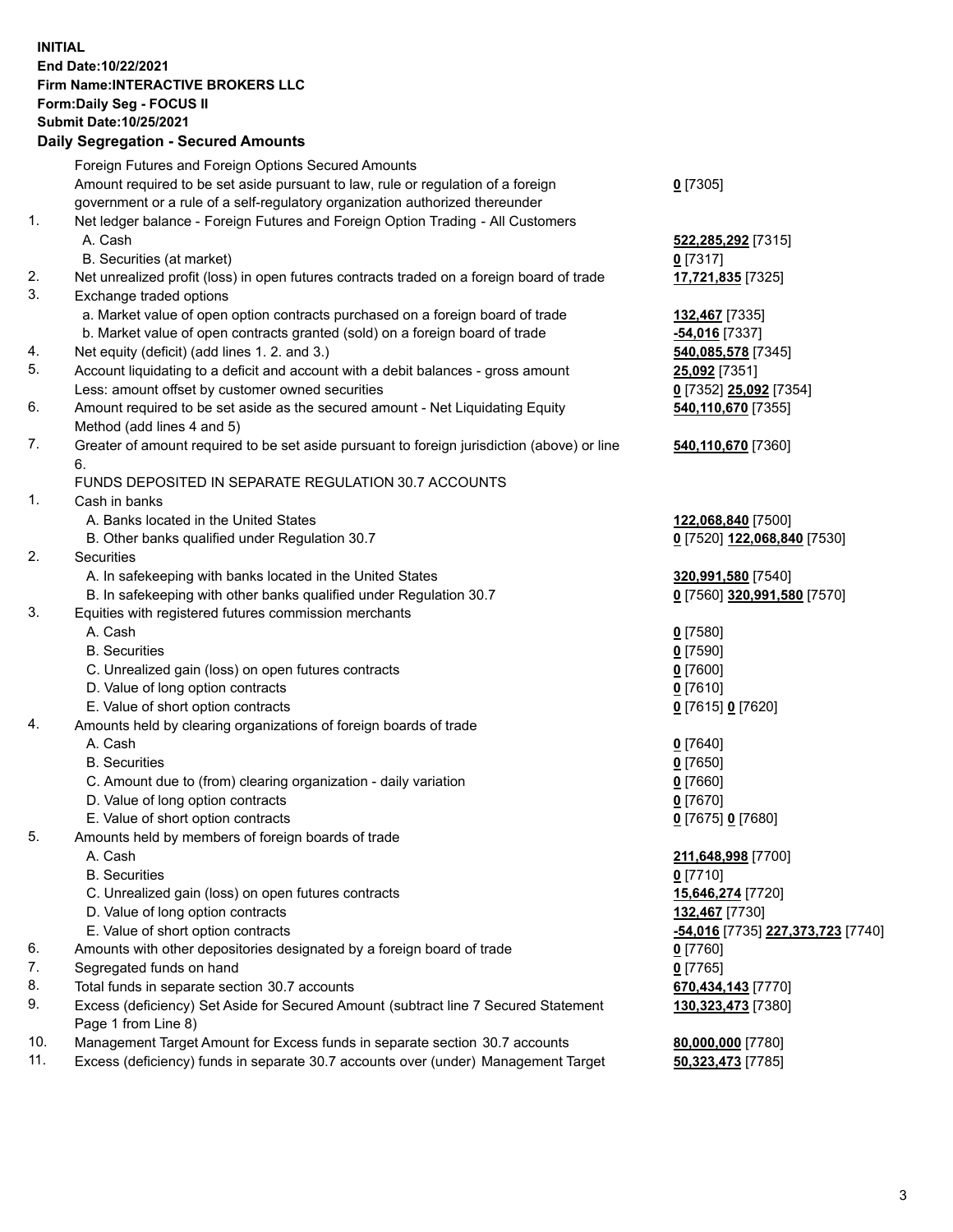**INITIAL End Date:10/22/2021 Firm Name:INTERACTIVE BROKERS LLC Form:Daily Seg - FOCUS II Submit Date:10/25/2021 Daily Segregation - Segregation Statement** SEGREGATION REQUIREMENTS(Section 4d(2) of the CEAct) 1. Net ledger balance A. Cash **7,187,001,331** [7010] B. Securities (at market) **0** [7020] 2. Net unrealized profit (loss) in open futures contracts traded on a contract market **382,893,024** [7030] 3. Exchange traded options A. Add market value of open option contracts purchased on a contract market **445,042,263** [7032] B. Deduct market value of open option contracts granted (sold) on a contract market **-350,227,806** [7033] 4. Net equity (deficit) (add lines 1, 2 and 3) **7,664,708,812** [7040] 5. Accounts liquidating to a deficit and accounts with debit balances - gross amount **1,094,456** [7045] Less: amount offset by customer securities **0** [7047] **1,094,456** [7050] 6. Amount required to be segregated (add lines 4 and 5) **7,665,803,268** [7060] FUNDS IN SEGREGATED ACCOUNTS 7. Deposited in segregated funds bank accounts A. Cash **1,588,774,972** [7070] B. Securities representing investments of customers' funds (at market) **3,679,313,910** [7080] C. Securities held for particular customers or option customers in lieu of cash (at market) **0** [7090] 8. Margins on deposit with derivatives clearing organizations of contract markets A. Cash **1,989,353,172** [7100] B. Securities representing investments of customers' funds (at market) **520,204,621** [7110] C. Securities held for particular customers or option customers in lieu of cash (at market) **0** [7120] 9. Net settlement from (to) derivatives clearing organizations of contract markets **6,782,059** [7130] 10. Exchange traded options A. Value of open long option contracts **444,993,894** [7132] B. Value of open short option contracts **-350,202,967** [7133] 11. Net equities with other FCMs A. Net liquidating equity **0** [7140] B. Securities representing investments of customers' funds (at market) **0** [7160] C. Securities held for particular customers or option customers in lieu of cash (at market) **0** [7170] 12. Segregated funds on hand **0** [7150] 13. Total amount in segregation (add lines 7 through 12) **7,879,219,661** [7180] 14. Excess (deficiency) funds in segregation (subtract line 6 from line 13) **213,416,393** [7190] 15. Management Target Amount for Excess funds in segregation **155,000,000** [7194]

16. Excess (deficiency) funds in segregation over (under) Management Target Amount Excess

**58,416,393** [7198]